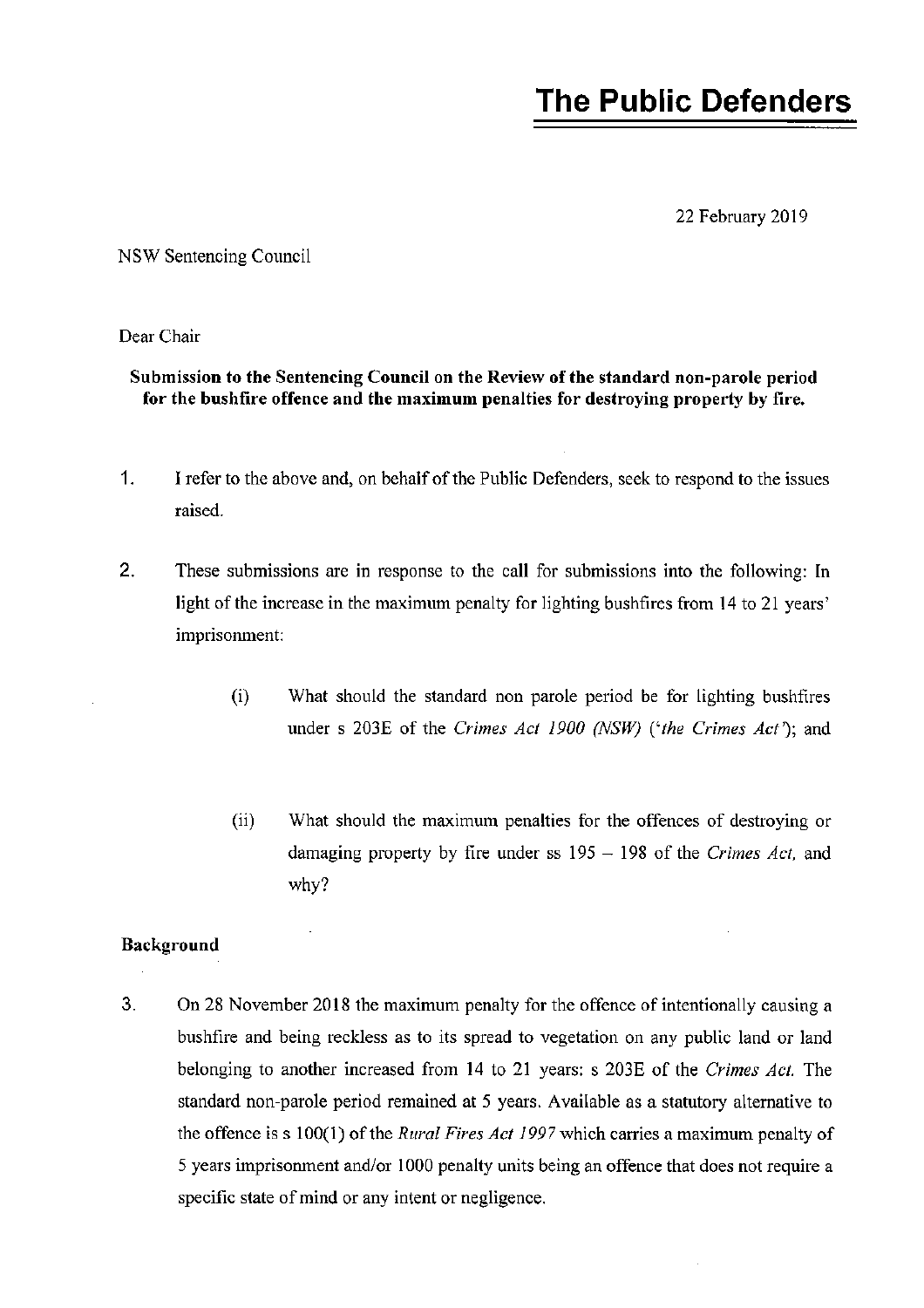4. Various offences concerning destroying or damaging property are set out in ss 195 -198 of the *Crimes Act* incorporating offences of intentionally or recklessly destroying or damaging another's property with a range of sentences starting at 5 years maximum penalty, through to 25 years for committing such an act with the intention of endangering life. Penalties are increased within that range where the offence is committed by fire or explosives, in company or during a public disorder offence. In many instances under the *Crimes Act* committing a criminal damage offence by fire doubles or almost doubles the maximum penalty available to a court.

#### Standard non-parole period for s 203E Crimes Act offence

5. The current standard non-parole period of 5 years is sufficient for the range of circumstances of this offence when considered with the available maximum penalty, applicable case law and current sentencing patterns in light of the typical profile of the offender for this kind of offence.

#### *Sentencing patterns for s 203E offences*

6. In the case of *R* v *Mills* (2005) 154 A Crim R 40 the court noted that the serious nature of this offence was reflected in the maximum penalty (then 14 years). The offence committed by Mr Mills involved the burning of 1,480 hectares of a national park, resulting in over one million dollars in resources, including 443 personnel, but with no losses of private property or human life. At  $[54] - [57]$  the court found that the two offences under s 203E(10) fell within the upper range of objectives seriousness, but took into account the offender's mental condition, which did not result in substantial mitigation. The court outlined factors relevant to the seriousness of the offence (at [55]), including the damage caused, and the offender's awareness of the potential harm caused by bushfires. Mr Mills following Crown appeal received a sentence of 5 years 2 months, with a non-parole period of 2 years and 8 months. Because of the particular circumstances of the case *Mills,* including his plea of guilty and mental health aspects, the Crown appeal provides limited guidance to the application of and the appropriateness of the level of the standard non-parole period in the present circumstances.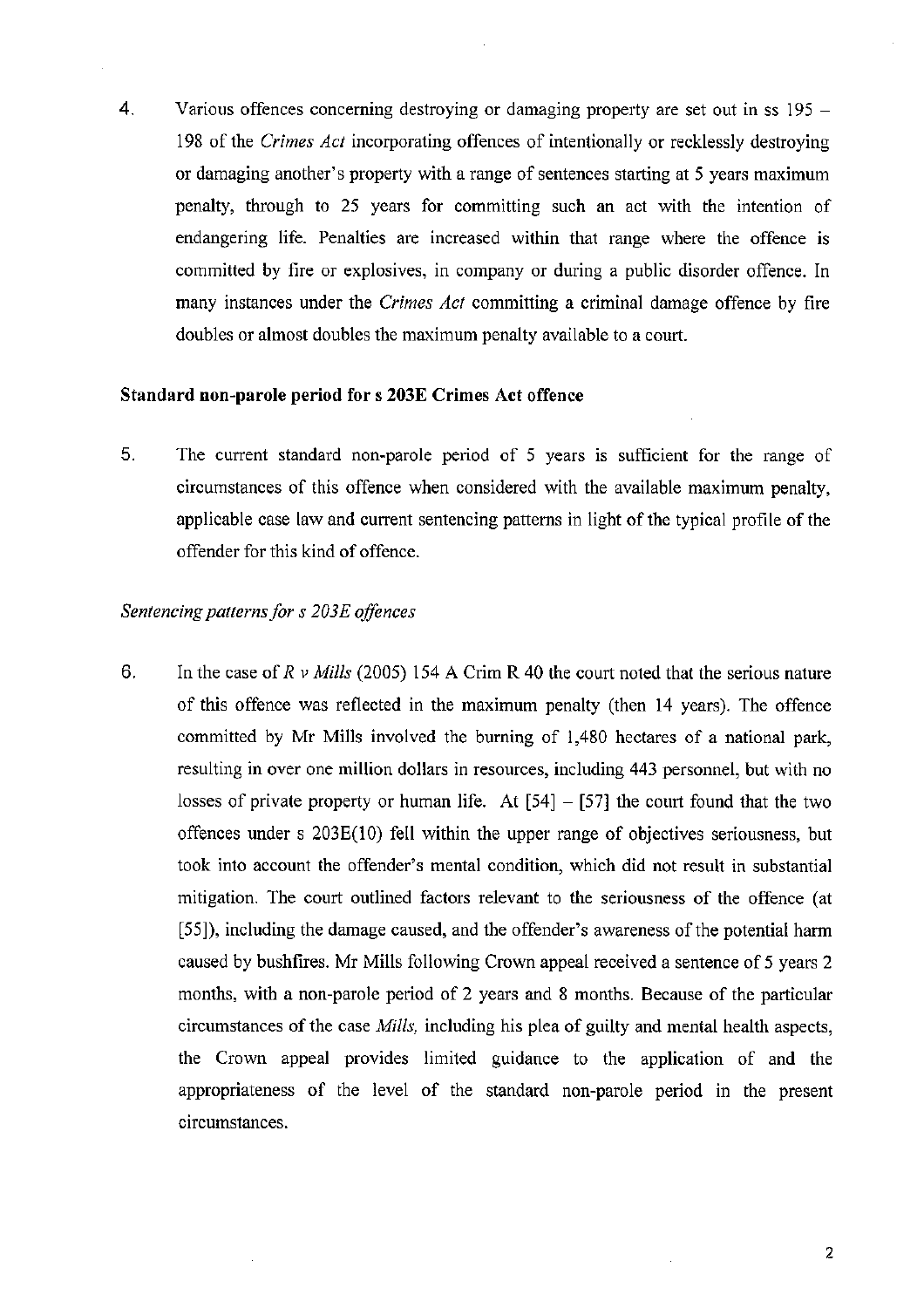- 7. The Judicial Commission of NSW indicates that between January 2008 and February 2019 only 4 offences under s 203E have been prosecuted, none of which concerned an offence prosecuted under the increased maximum penalty of 21 years. All four offenders pleaded guilty. Of those, 3 concerned young adults between the ages of 18 and 25 years, two of whom had no prior criminal record. All offenders received gaol terms. Those without records received respectively head sentences of 3 years 6 months ahd 5 years, and non-parole periods of 3 years 5 months and 2 years. The young adult offender who had a record for a similar offence received a head sentence of 8 years with a non-parole period of 5 years. The fourth offender, a male aged between 41 and 50 years, with priors of a different nature, received a sentence of 2 years 6 months with a non-parole period of 12 months.
- 8. An analysis of statistics for the s 203E offence, incorporated within an analysis of statistics in 2008 indicated that of the 13 custodial sentences imposed, the mean sentence imposed was 11 months with a maximum of 30 months.<sup>1</sup>
- 9. This cursory analysis of statistics indicates, even prior to the increase in the maximum penalty for this offence, that terms of imprisonment have been imposed, regardless of an offender's age or prior history, and that the terms of imprisonment imposed have markedly increased over time.

#### *Offender profile*

10. It is noteworthy that the Australian Institute of Criminology in 2007 reported that male juvenile offenders were more likely to fall into the bushfire arsonist category, and that 63% of those had no prior criminal record, with very few of those with any prior record, or an earlier offence of the same type. This historical picture of offenders appears to be reflected in the current (limited) JIRS statistics which indicate that of those persons sentenced for this offence 75 % were aged between 18 and 25 years of age, and 50% had no criminal record. As stated only one of the four had a prior offence of the same type, and he received a sentence of 8 years, non-parole 5.

<sup>&</sup>lt;sup>1</sup> Muller, D. Offending and reoffending patterns of arsonists and bushfire arsonists in New South Wales, Aust Inst Criminology, Crimes & Trends in Criminal Justice (2008)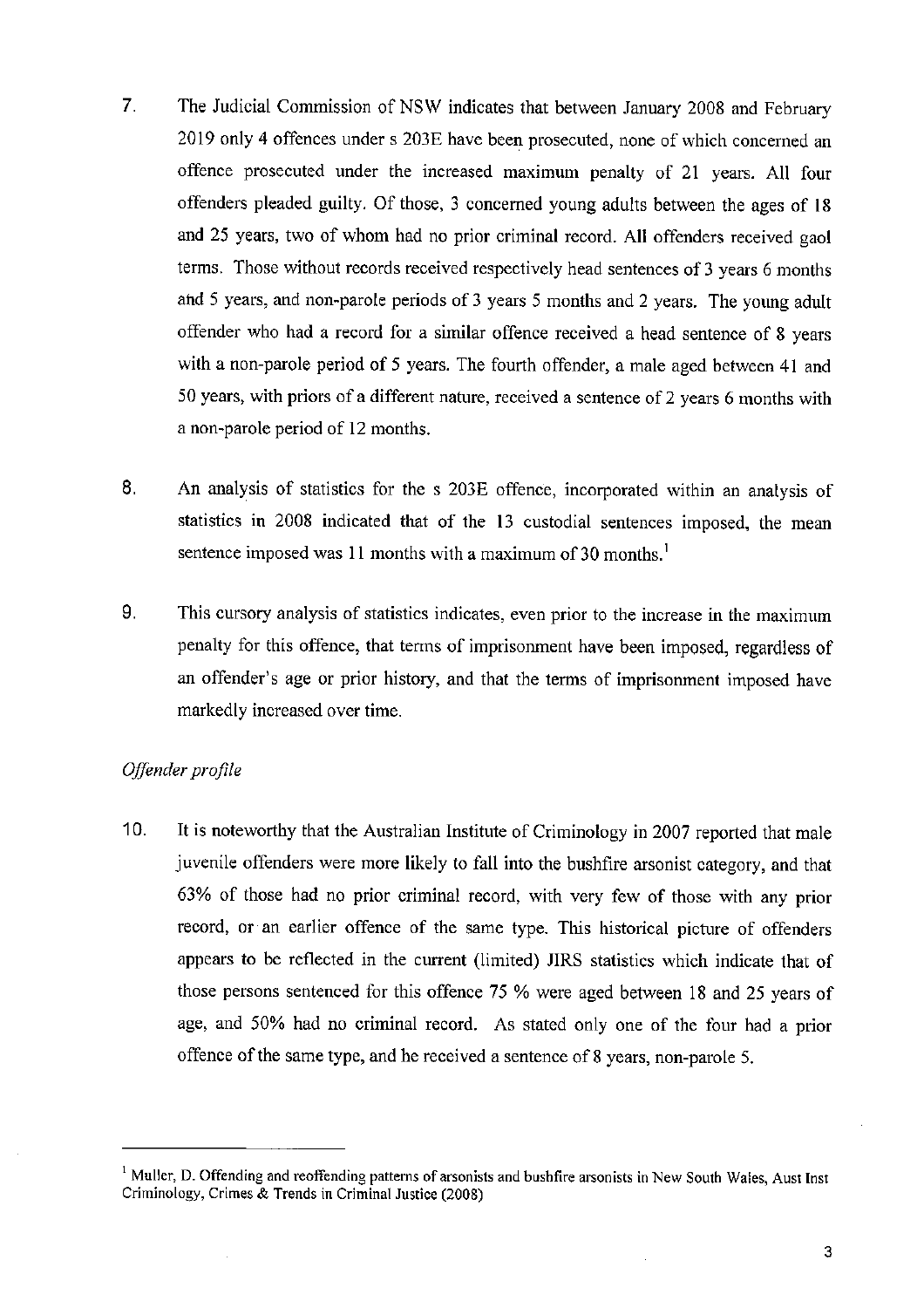11. It is noteworthy that the Review of Bushfire Arson Laws prepared by the Legislation, Policy and Criminal Law Review Division of the Attorney General's Department in April 2009, recognised that the difficulty faced for this type of offending conduct is in the apprehension and prevention of such crimes given offences are typically committed by solitary individuals in isolated locations, as reflected in the small number of prosecutions apparent from the JIRS statistics. The 2009 Review recommended increasing penalties for minor but specific offences as a means of fettering and educating the public together with the provision of new investigative powers *to* the Rural Fire Service in identifying fires which result in arson. The Review recognised that there were limitations on the ability of criminal laws (in the nature of increased penalties and broadening the scope of offences) to achieve the primary concerns of that review, being the identification of offenders and stopping them before lighting them.

#### *Deterrence value of increasing the standard non-parole period*

- 12. A further increase in the non-parole period in respect of s 203E is likely to result in an increase in the severity of sentence imposed and the duration of sentences of full-time imprisonment, irrespective of the age of the offender or lack of record.<sup>2</sup> In circumstances where offenders are relatively young and have no history of criminal offending, a gaol sentence of any length is a significant deterrent, both personally and generally. A five year non-parole period is a significant period for a first offender, particularly where they are a young adult.
- 13. An increase in non-parole sentence would therefore largely impact the young and first time offender, in circumstances where the current range of sentences being imposed serve as a deterrent to these people, punishing the offender, denouncing the conduct, and deterring others. A practicable alternative aimed at protecting the community by enhancing the offender's capacity for rehabilitation might be that offenders following the expiration of the non- parole period, or alternatively as part of their time in custody, are required to attend an educational program concerning the devastation of bushfires.

<sup>&</sup>lt;sup>2</sup> Judicial Commission, The impact of the standard non-parole period sentencing scheme on sentencing patterns in New South Wales, Monograph 33 (2010).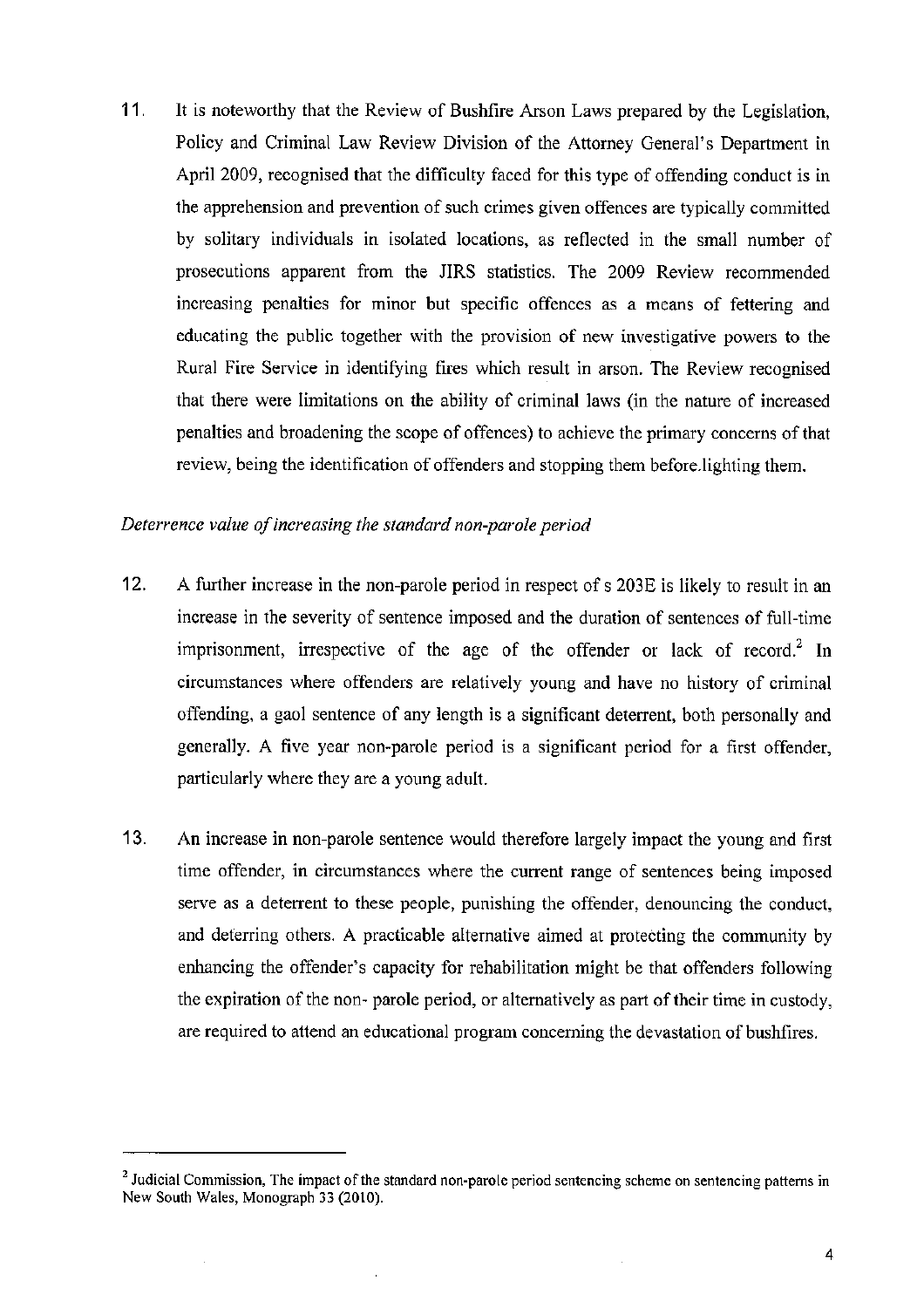#### *Conclusion*

- 14. Finally, when comparing the maximum penalties available for bushfire offences under other Australian states and territories, NSW is higher than all states and territories, save as to Tasmania which is the same, and Western Australia (which is life). $3$
- 15. In all the circumstances the range of sentences imposed under the current provision is appropriately within range, and the standard non-parole period ought not be increased. Further, it is premature to assess the sentencing patterns at this stage for this offence given the recent increase in the maximum penalty.

## What should the maximum penalties for destroying property by fire under ss 195 - 198 of the *Crimes Act,* and why.

- 16. The Review asserts that the effect of the recently increased maximum penalty for the s 203E offence is that it far exceeds the maximum penalties available under the ss 195 - 198 *Cr;mes Act* save as to the offence of intentionally endangering life.
- 17. The range of maximum penalties for the offences encompassed under ss 195 198 *Crimes Act* commence at 10 years (s 195 *damage property by fire),* to 14 - 16 years (ss 196-197: *damage property by fire or explosives with intent to cause bodily injury/make dishonest gain),* up to 25 years (s 198 damage property with intention to endanger life). When compared to other Australian jurisdictions this range of sentences appears lower than those imposed in some other states and territories. Attached is a chart setting out the sentences imposed in other Australian jurisdictions. However those same states and territories do not differentiate between a broad range of forms of property offending in the way NSW, Victoria, ACT and Tasmania do, allowing for staggered terms of imprisonment dependant on the category of offending. Western Australia for example, has no offence of damaging property by fire or explosive with intent to cause bodily harm or make dishonest gain, rather relying on a single offence of wilfully or unlawfully destroy property by fire (including vegetation), carrying a maximum life sentence, per s 444 *Criminal Code.* South Australia has a single offence of arson, also

<sup>3</sup>ACT: s 405 *Criminal Code:* 15 years; NT: s 244 *Criminal Code:* 15 years; Qld: s 463 *Criminal Code* 14 years; South Australia: s 85B *Criminal Law Consolidation Act:* 20 years; Tas: s 268A *Criminal Code:* 21 years; Victoria: s 20 IA *Crimes Act* 15 years; WA: s 444 *Criminal Code:* Life.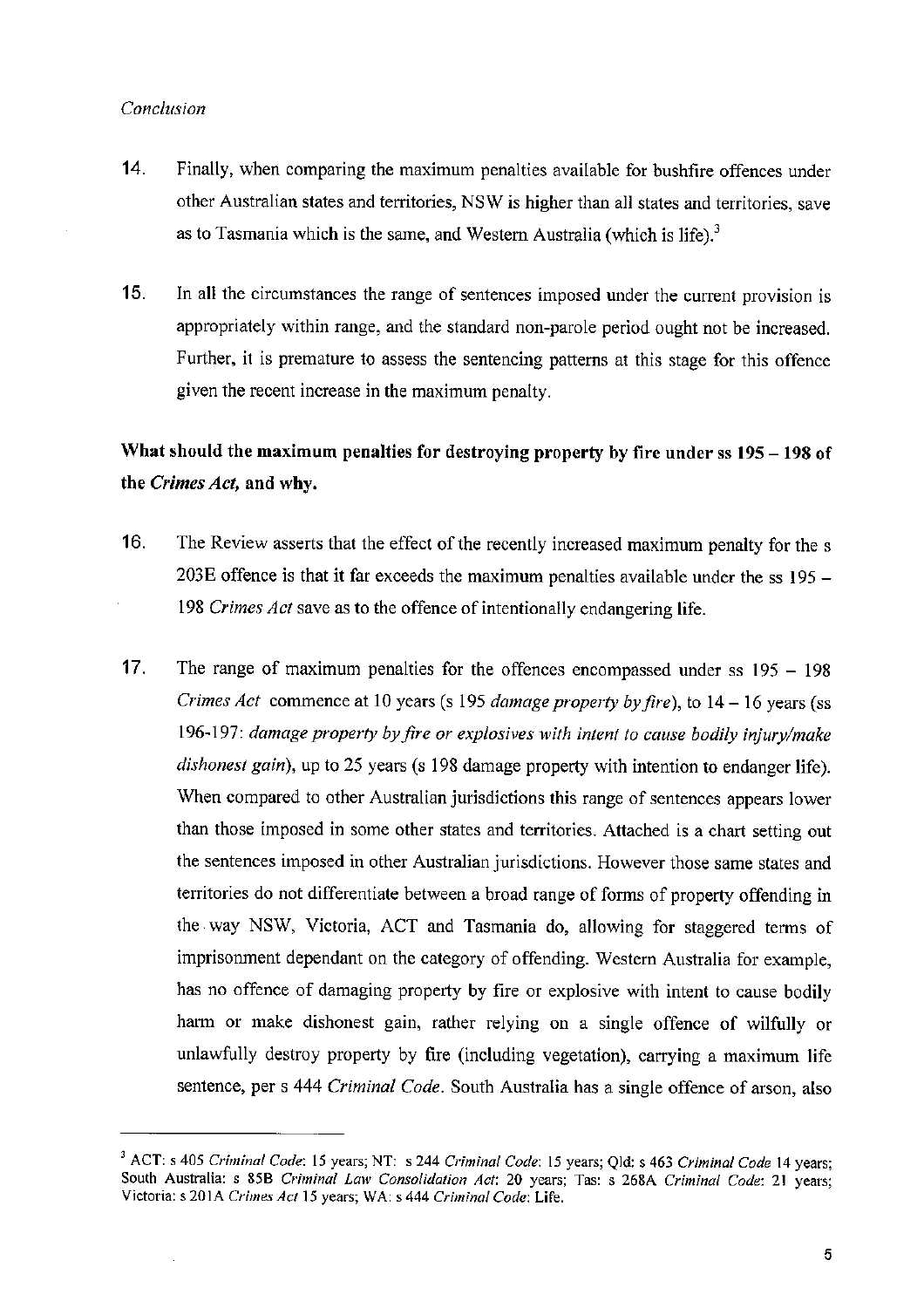carrying a maximum penalty of life: s 85 *Criminal Law Consolidation Act.* Arguably the graduation of criminality within these offences indicates that higher levels of penalty are unlikely except in the more serious cases.

- **18.** Further, it is important to take into account that these available provisions co-exist with the other general offences that may be applicable, such as manslaughter (S 24 *Crimes Act* - 25 years), or in some cases murder (s 19A *Crimes Act* - life), acts done involving fire to a vessel or clothing with the intent to commit murder (s28 *Crimes Act – 25* years), and other offences which are aggravated where the damage involves fire.
- 19. It is submitted that the variety of provisions available to the prosecution in NSW in determining how to charge, together with the maximum available penalties within this range of offending provides the desirable range, allowing for selection of an offence with a greater maximum penalty depending on the circumstances of the offence.
- 20. It is submitted that increasing sentences again will not do more to deter would be offenders, given the already lengthy maximum penalties available. The statistics indicate that those caught do already receive appropriately lengthy prison sentences, even when those persons are young adults, enter a plea of guilty and have no criminal record. Sentencing statistics indicate that the sentence range is being imposed in an appropriate way, allowing for longer sentences of imprisonment where a number of aggravating features might apply leaving aside the aggravating features provided by the statute, such as public disorder offences (where offences are committed on conditional liberty, in company, with prior similar offence, little or no remorse, following trial, and where there are poor prospects of rehabilitation).
- **21.** It is submitted that the range of penalties provided under ss 195 198 of the *Crimes Act*  are both adequate and proximate to the penalties in other jurisdictions for similar offence, particularly in light of the available offences provided by ss 18 and 28 of the *Crimes Act.*

Sophia Beckett Deputy Senior Public Defender

The Public Defenders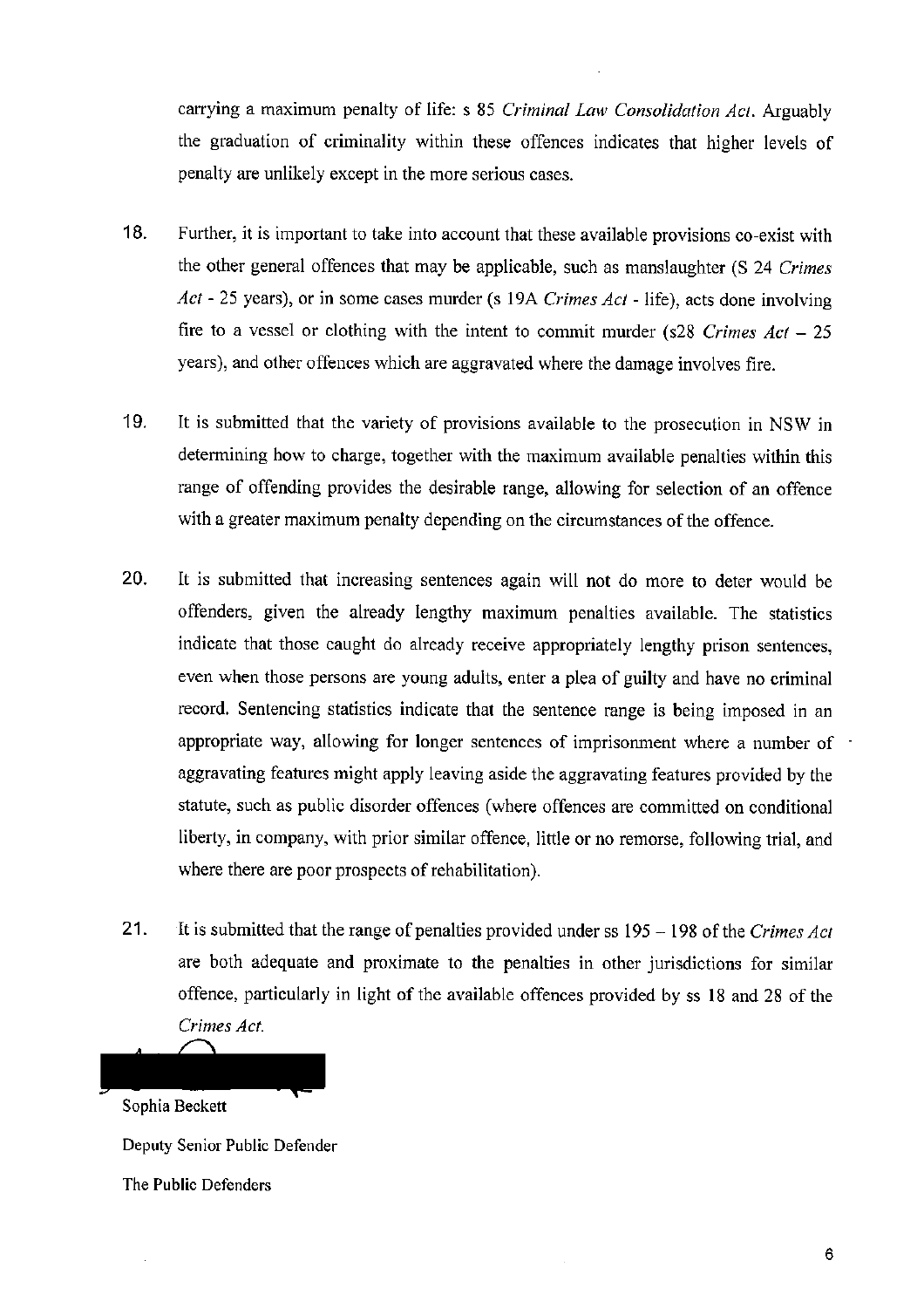### **Fire / Arson Offences**

| 89 L L                 |                                                                                                     |                    |  |
|------------------------|-----------------------------------------------------------------------------------------------------|--------------------|--|
| <b>Section</b>         | <b>Offence</b>                                                                                      | <b>Max Penalty</b> |  |
| s.404(1) Criminal Code | Arson - cause damage to a building or vehicle by fire or<br>explosive                               | 15 years           |  |
| s.405 Criminal Code    | Cause bushfire                                                                                      | 15 years           |  |
| $s.117(1)$ Crimes Act  | Arson - Destroy or damage property by means of fire<br>or explosive with intent to endanger life    | 25 years           |  |
| s.117(2) Crimes Act    | Arson - Destroy or damage property by means of fire<br>or explosive with intent to dishonestly gain | 20 years           |  |

**NSW** 

| <b>Section</b>    | Offence                                                                                                    | Max Penalty   |
|-------------------|------------------------------------------------------------------------------------------------------------|---------------|
| s.195 Crimes Act  | damage or destroy property by fire or explosives                                                           | $10-12$ years |
| s.196 Crimes Act  | damage or destroy property by fire or explosives with<br>intent to cause bodily injury                     | 14-16 years   |
| s.197 Crimes Act  | damage or destroy property by fire or explosives with<br>intent to make dishonest gain                     | $14-16$ years |
| s.198 Crimes Act  | damage or destroy property (generally - no reference<br>to fire or explosive) with intent to endanger life | 25 years      |
| s.203E Crimes Act | bushfire offence                                                                                           | 21 years      |

NT

| Section              | <b>Offence</b>                                      | Max Penalty |
|----------------------|-----------------------------------------------------|-------------|
| -s.243 Criminal Code | arson - cause damage to a building or conveyance by | life        |
|                      | using fire or an explosive substance                |             |
| s.244 Criminal Code  | bushfire offence                                    | 15 vears    |

#### QLD

| <b>Section</b>             | Offence                                                                        | Max Penalty |
|----------------------------|--------------------------------------------------------------------------------|-------------|
| s.461 <u>Criminal Code</u> | arson - wilfully and unlawfully sets fire to:                                  | Life        |
|                            | a building or structure,                                                       |             |
|                            | a motor vehicle, train, aircraft or vessel,                                    |             |
|                            | any stack of cultivated vegetable produce, or of mineral or<br>vegetable fuel, |             |
|                            | a mine, or the workings, fittings, or appliances of a mine                     |             |
| s.462 Criminal Code        | wilfully and unlawfully sets fire to anything situated so that a thing         | 14 years    |
|                            | mentioned in s.461 is likely to catch fire                                     |             |
| s.463 Criminal Code        | wilfully and unlawfully sets fire to:                                          | 14 years    |
|                            | a crop of cultivated vegetable produce, whether standing or                    |             |
|                            | cut,                                                                           |             |
|                            | a crop of hay or grass, whether the natural or indigenous                      |             |
|                            | product of the soil or not, and whether under cultivation                      |             |
|                            | or not, and whether standing or cut,                                           |             |
|                            | any standing trees, saplings, or shrubs, whether indigenous or<br>cultivated.  |             |
|                            | any heath, gorse, furze, or fern                                               |             |

#### **South Australia**

| Section                                                      | Offence<br>------------- | Max Penalty<br>--- |
|--------------------------------------------------------------|--------------------------|--------------------|
| s.85 Criminal Law                                            | arson                    | life               |
| <b>Consolidation Act</b><br>-----<br>---<br>----<br>-------- | ------------<br>--       |                    |